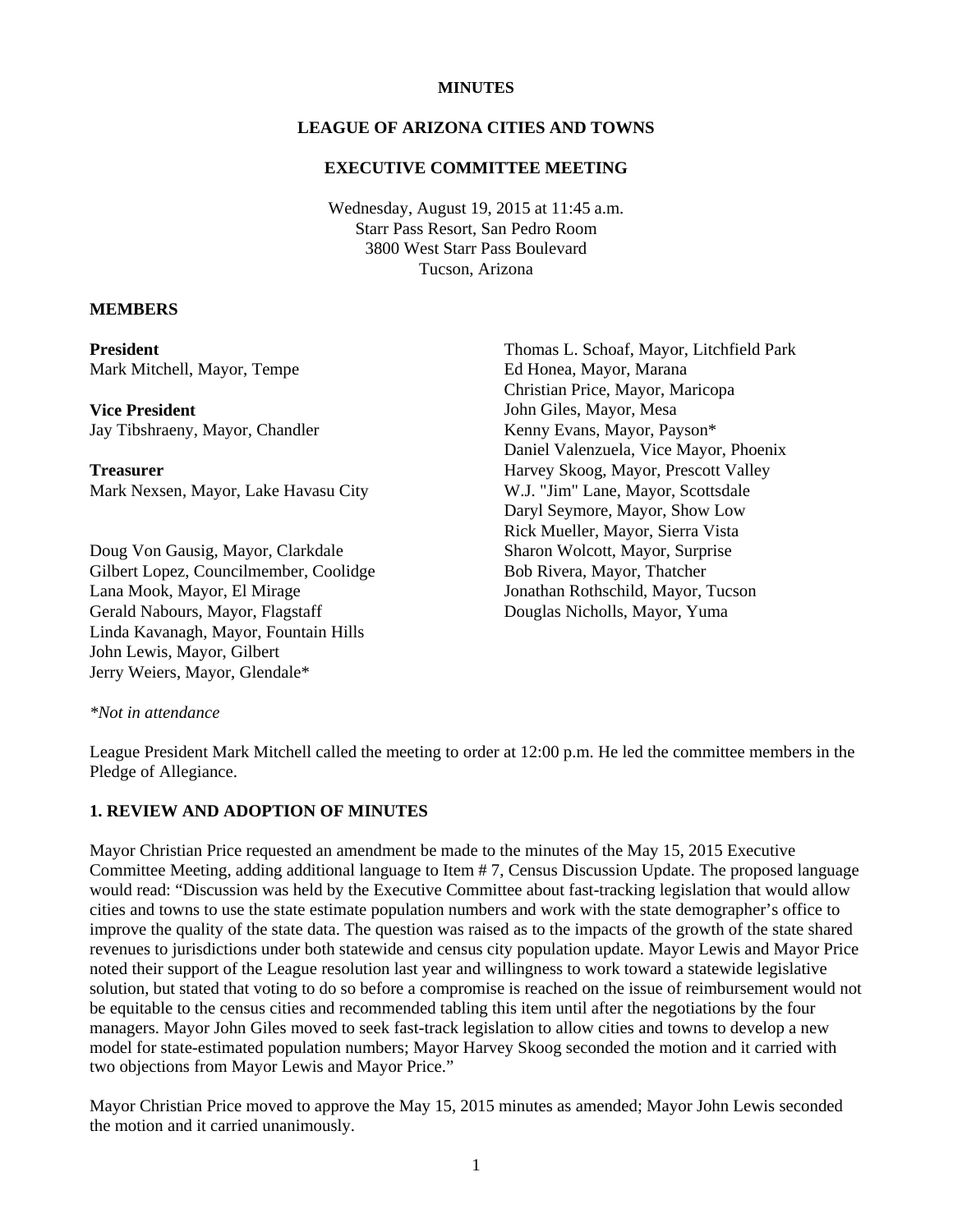### **2. LEAGUE POLICY COMMITTEES PROCESS REVIEW; WORKGROUP/TASK FORCE REQUESTS; LEGISLATIVE UPDATE**

League President Mark Mitchell introduced League Executive Director Ken Strobeck to discuss the League Policy Committees and review the workgroup/taskforce requests from those committees.

Executive Director Strobeck said this item was to discuss activities of the four new policy committees, created to review resolutions. He indicated that from previously received feedback, the new committees were appreciated, as they provided careful review of resolutions prior to the full Resolutions Committee meeting. He remarked that he anticipated many individuals to continue their participation.

Mr. Strobeck thanked the four Executive Committee members who had served as chairs for the policy committees, as well as Mayor Doug Von Gausig for chairing the Resolutions Committee this year. He then welcomed any feedback on the new process.

Mayor Sharon Wolcott remarked on the positive reviews of the process, informing the Executive Committee that the Minnesota League operates their system similarly. She also expressed hope for future collaboration between these groups and the Arizona State Legislature.

Resolutions Committee Chair Mayor Von Gausig said he felt the new process was a great tool for engaging more individuals, creating an added benefit. President Mitchell agreed, noting that it helps members obtain ownership in the League.

Mr. Strobeck told everyone that they were welcome to forward any comments or suggestions on the new process to League Staff. He also noted that the expectation for these committees is to continue as year-round committees, discussing suggestions or ideas in informal meetings throughout the year. As issues come up, they will continue to be assigned to these groups.

Mr. Strobeck also informed the committee that there were two particular non-resolution items that arose from the policy committees, requiring League Staff to research. He noted that the Executive Committee would need to take action to authorize the work of League Staff to do research and analysis for these particular topics.

Mayor Jim Lane presented the first item up for approval, which was originally a part of the Budget, Finance, and Economic Development Committee. The resolution language was to "seek a study by the League Staff to examine the structure of the state shared sales tax distribution formula and make recommendations on possible improvements." Mayor Lane informed the group that Scottsdale is currently contributing a larger percentage to State Shared Revenue than it is receiving and is requesting a study to review the possibility of alternatives to the exclusive use of population when determining the distribution formula for State Shared Revenue. He noted that tourism has grown substantially in proportion to overall population in Scottsdale. He noted that Scottsdale continues to support tourism and increases their costs to support the course of tourism and would like to find other cities that may be in a similar situation. His request is for League Staff to take a look at the dependence of State Shared Revenue on components such as tourism and other alternatives to solely relying on population.

After discussion by the Executive Committee, Mayor Von Gausig commented that he believed there were several cities and towns concerned about opening up this issue and did not think we should devote League resources to studying it. Mayor Von Gausig motioned to have League Staff abstain from moving forward with the study; Mayor Rick Mueller seconded the motion and it carried unanimously.

The second non-resolution item was brought forward by the City of Prescott to the Budget, Finance and Economic Development Committee. The language was to "seek legislation to provide for additional revenue generation authority to address the changing landscape of the Arizona economy, and address the shift in growth that directly impacts the current statewide revenue models."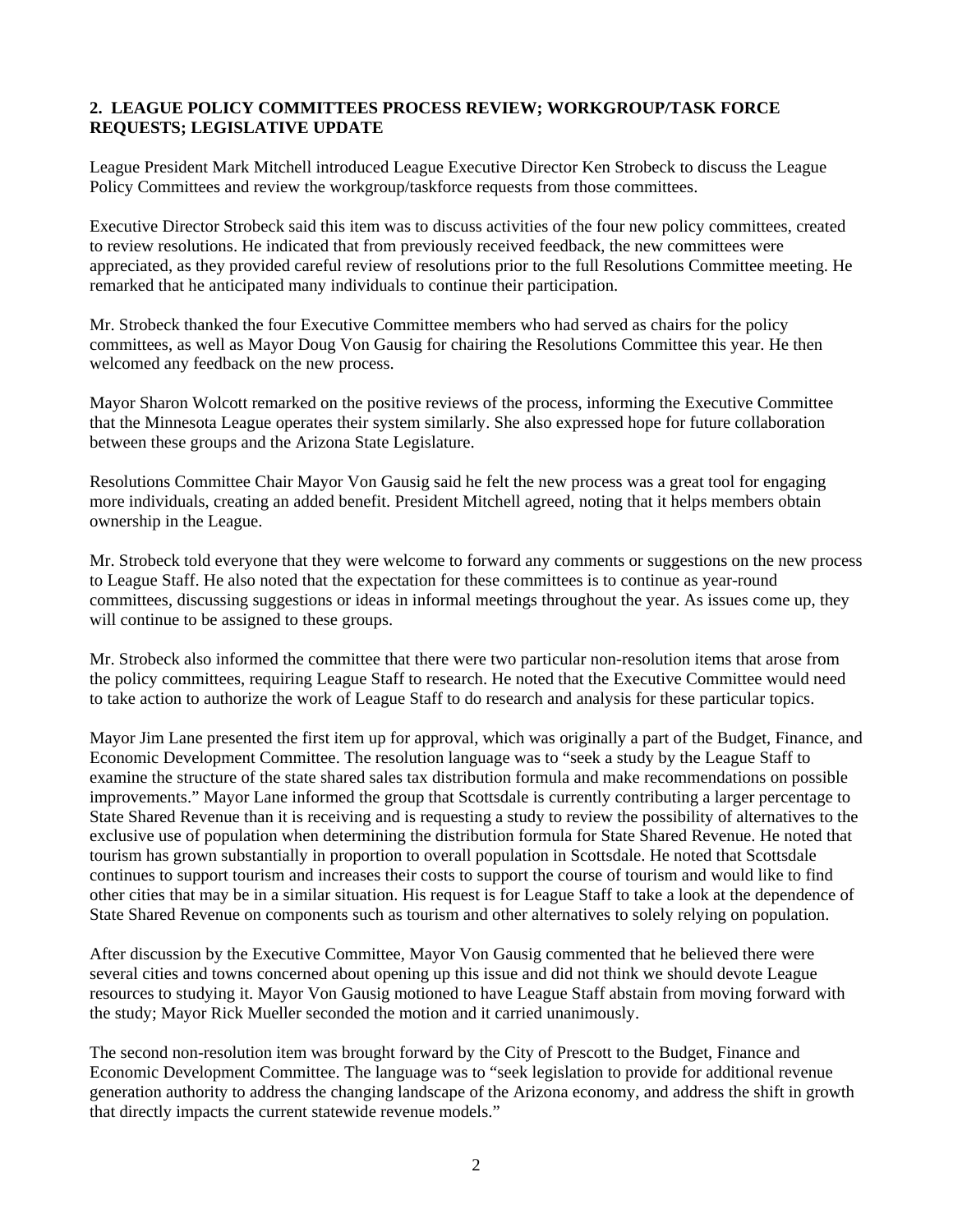As Mayor Evans, Chair of the Budget, Finance and Economic Development Committee and other representation from the City of Prescott were unable to attend this meeting, President Mitchell asked to table discussion and a decision for the November Executive Committee meeting, when Mayor Evans would be able to present fully on this particular item.

President Mitchell welcomed Mayor John Lewis to discuss the status of the census working group and related legislative proposals.

Mayor Lewis reminded the Executive Committee that following the previous committee meeting, there were some municipalities, including Gilbert and Maricopa, who acknowledged the vote regarding the fast-track legislation decision, but still supported the effort to move forward with four city managers meeting to discuss a reimbursement solution. This is reflected in the amended minutes from the May meeting. He reported that the four managers had since met and agreed that the seven cities would move forward with spending the \$16 million on the decennial census. Mayor Lewis said that because all of the cities impacted are within the greater Phoenix area and members of the Maricopa Association of Governments (MAG), they were continuing to work with MAG to develop ways to receive compensation. By working with MAG, the compensation would not have to affect any of those cities outside of the greater Phoenix area.

Mr. Strobeck added that the League was already in the process of drafting legislation, noting that they are contracting with the University of Arizona to work with statistical analysts, as directed by the Executive Committee at the May meeting. They will complete a comprehensive analysis of the numbers done by the state demographer as well as the US Census Bureau estimates.

# **3. TPT IMPLEMENTATION UPDATE**

League President Mark Mitchell welcomed League Deputy Director Tom Belshe to present an update on the TPT implementation.

Deputy Director Belshe informed the group that since the last Executive Committee meeting in May, everything has been going well with the project with the exception of the implementation of the computer program that will take over collection for self-collecting cities. He told the committee that the League had been sent a Memorandum of Understanding that was part of the budget process the League negotiated with the Governor's office for the assessment on cities and towns for DOR operations. The document lays out target goals and measurements for the Department of Revenue (DOR) for the services they provide to cities and towns.

Mr. Belshe reminded the committee that DOR originally had a September 1, 2015 deadline as part of an Intergovernmental Agreement signed by members of the Executive Committee. Per the IGA, it was supposed to be determined by Sept. 1 if DOR would be able to provide collection services to the self-collecting cities, including location data. He informed the committee that DOR is having trouble reaching that goal, noting that the current system being used by DOR will be replaced in a few years. Because of this, the feasibility of acquiring an off-the-shelf system that would enable this location data functionality is being explored. He told the committee that Mayor Lane met with Governor Ducey's office to discuss TPT. President Mitchell thanked Mayor Lane for his leadership and the length that he went to in meeting with the Governor's office and welcomed him to discuss their meeting.

Mayor Lane said that, along with Scottsdale staff and the League Tax Policy Analyst Lee Grafstrom, he met with some senior policy advisors from the Governor's office to explain the importance of this particular element for tax collection within the entire state. He noted that their recommendation was to make this system resultsoriented instead of based upon a specific deadline date, or suggested moving TPT to the front of the line when acquiring this new system. He told the Executive Committee that he believes that meeting with them was a good experience and it's moving forward in a positive way.

League Tax Policy Analyst Lee Grafstrom then updated the committee on a previous meeting with the TPT steering committee, which involves members of the Governor's office, members from DOR and members from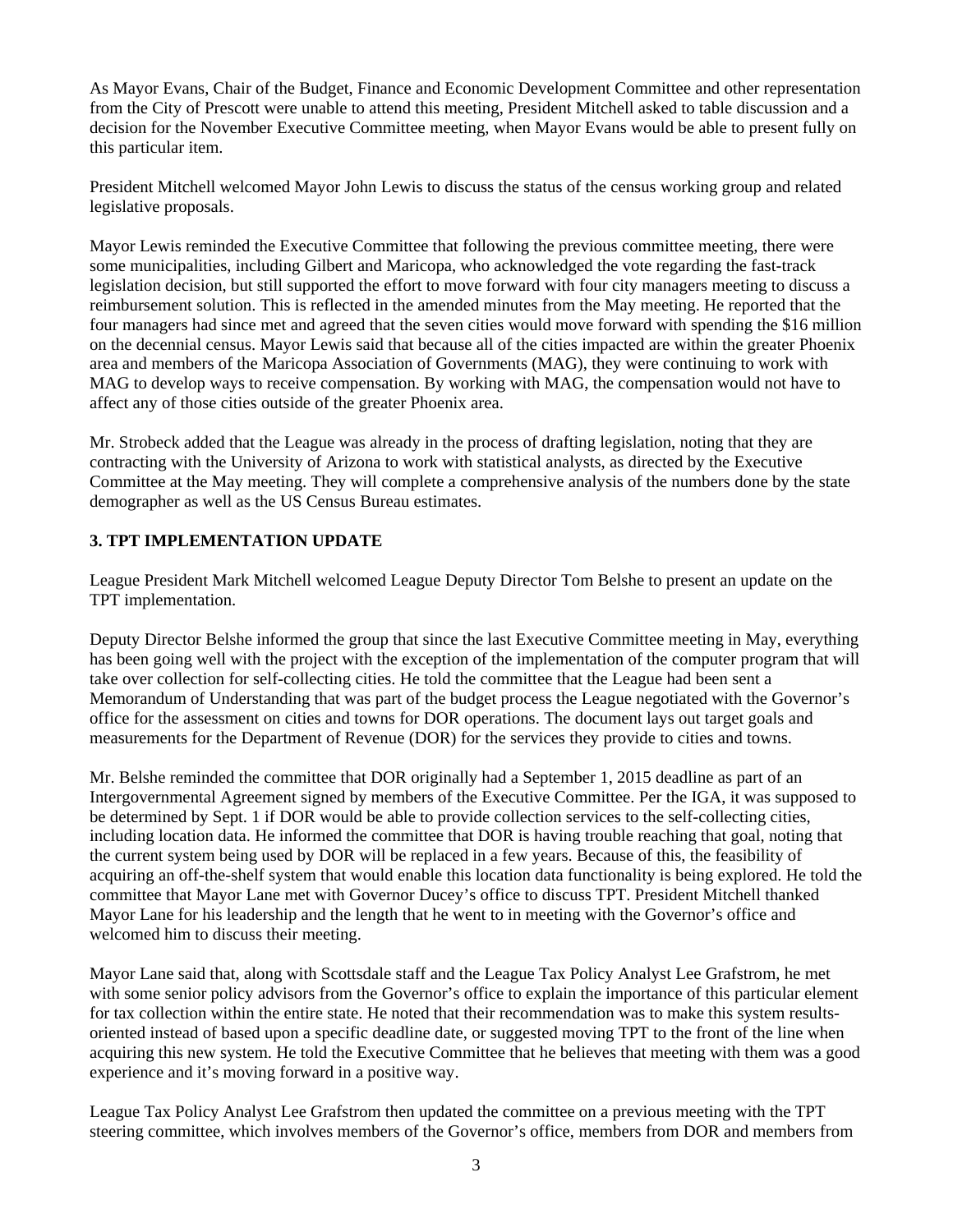Arizona Department of Administration (DOA). Mr. Grafstrom told the Committee that DOR proposed moving the deadline from September 1 to September 15, 2015. He indicated that the Governor's office was firm on waiting until this date to make a go or no-go decision and the cities in attendance were agreeable with this. He also indicated the DOR program manager made a number of claims that the project would be completed by the deadline, but no deliverables have been received on time thus far. Mr. Grafstrom said that he would be meeting with individuals involved to work on a brief recap of what happened at that particular meeting and lay out specific expectations for September 15. This document will be sent to DOR as well as the Governor's office and others involved to maintain open discussion and hold DOR accountable.

Mr. Grafstrom also answered questions regarding the new system DOR will be purchasing. He emphasized that an off-the-shelf option with components necessary for obtaining location data would be beneficial. A particular asset to that option would be that the system would be put online, allowing for trained professionals to work on the application.

Mr. Belshe then reiterated that the Governor's office is much more involved in the process at the current juncture and suspects that by the September 15 date, some sort of decision will be made.

### **4. PSPRS TASK FORCE UPDATE**

League President Mark Mitchell welcomed Mr. Scott McCarty, Finance Director for the Town of Queen Creek and Chair of the League's PSPRS Task Force to present an update on the Task Force.

Mr. McCarty thanked the members of the Executive Committee for their leadership and informed them that the task force had completed the final version of the yardstick. He noted that the task force had presented the yardstick to groups across the state and that an immediate impact of the task force was that 27 member entities were saving money by advancing their payments into PSPRS by July 1. In addition, conversations have been held over the past few months with Senator Debbie Lesko's PSPRS working group, as well as with fire and police groups.

League Executive Director Ken Strobeck directed the Executive Committee to the finalized version of the yardstick, which included some changed language since the last meeting. He noted that this version was a result of a meeting with Brian Jeffries of the firefighter's association. Mr. Jeffries had previously sent out a letter highlighting concerns about the initial yardstick. Following those concerns having been addressed by the updated version of the yardstick, Mr. Jeffries sent a follow-up letter, indicating that they understood the concept moving forward.

Mr. Strobeck also indicated that the League task force hoped to continue working with the association to create something that could be brought to the legislature that both groups could be in support of.

Mayor Lane and Mayor Schoaf expressed concern over unfunded liability. Mr. Strobeck reiterated that the yardstick was a result of the task force analyzing their results of the best principles of a pension system, but does not propose a bill to develop a specific system. The document is essentially research as to what is best from a structural point-of-view and will be used to weigh various proposals during negotiations. He also reminded the committee that they had tentatively approved the yardstick at the previous Executive Committee meeting and said a motion needed to be made to adopt the final yardstick.

Mayor Lana Mook moved to adopt the yardstick from the League PSPRS Task Force as guiding principles for pension reform; Mayor Harvey Skoog seconded the motion and it carried with Phoenix Mayor Daniel Valenzuela not voting.